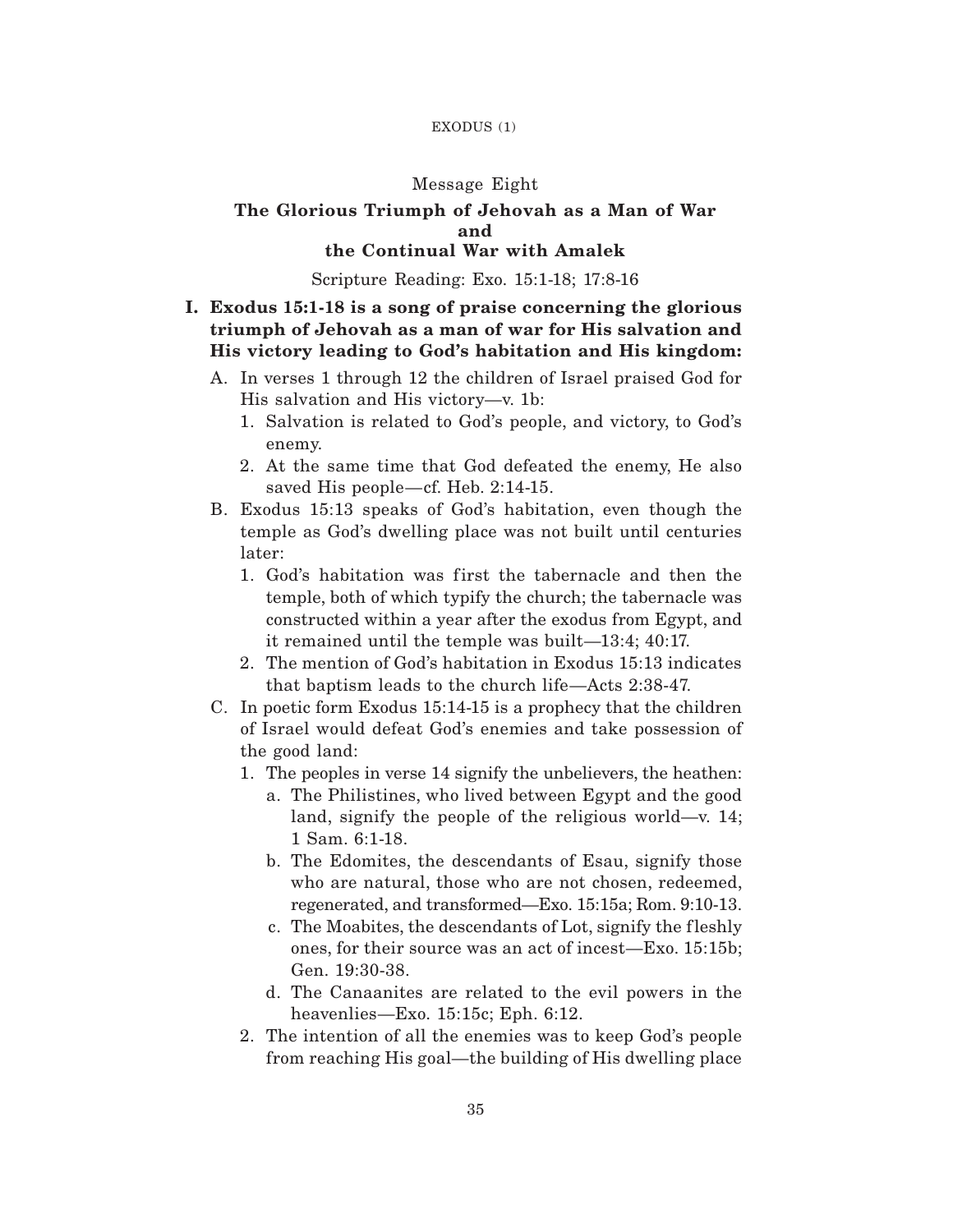#### Message Eight (continuation)

for the fulf illment of His purpose; however, in the eyes of God His goal has already been achieved, and that is why Moses used the perfect tense when speaking of God's habitation—Exo. 15:13, 17.

- D. Verse 18 refers to the kingdom—"Jehovah shall reign forever and ever":
	- 1. God's habitation, God's house, brings in God's kingdom, God's reign.
	- 2. Today the church is first God's house and then His kingdom—1 Tim. 3:15; Rom. 14:17.
	- 3. The church brings in God's kingdom to the earth—Eph. 2:19; Matt. 16:18-19:
		- a. Exodus 15:1-18 indicates that the goal of God's salvation is the building of His dwelling place for the establishing of His kingdom.
		- b. For this we, like Moses and the children of Israel, should praise the Lord—cf. Rev. 15:2-4.

## **II. In Exodus 17:8-16 there is a picture showing the continual war with Amalek:**

- A. Amalek fought against the children of Israel as they were journeying to attain to God's goal:
	- 1. Amalek signifies the flesh, the leading enemy in frustrating us from going on with the Lord:
		- a. The name Amalek means "warlike," indicating that the f lesh is warlike, destructive, and disturbing.
		- b. The flesh works in a hidden way to undermine God's people and even to kill them—Esth. 3:1-15; 7:6, 9-10; Gal. 4:29.
		- c. The fact that God has a continual war with Amalek reveals that God hates the f lesh and desires to exterminate it—Exo. 17:16; Gal. 5:17.
	- 2. The flesh denotes the totality of the fallen old man, our entire fallen being—Gen. 6:3; Rom. 7:18a; Gal. 2:16:
		- a. The flesh is the living out and the expression of the old man—Rom. 6:6.
		- b. The flesh cannot be changed or improved; thus, we need to be mindful of the fact that the flesh is always with us—13:14; Gal. 5:16.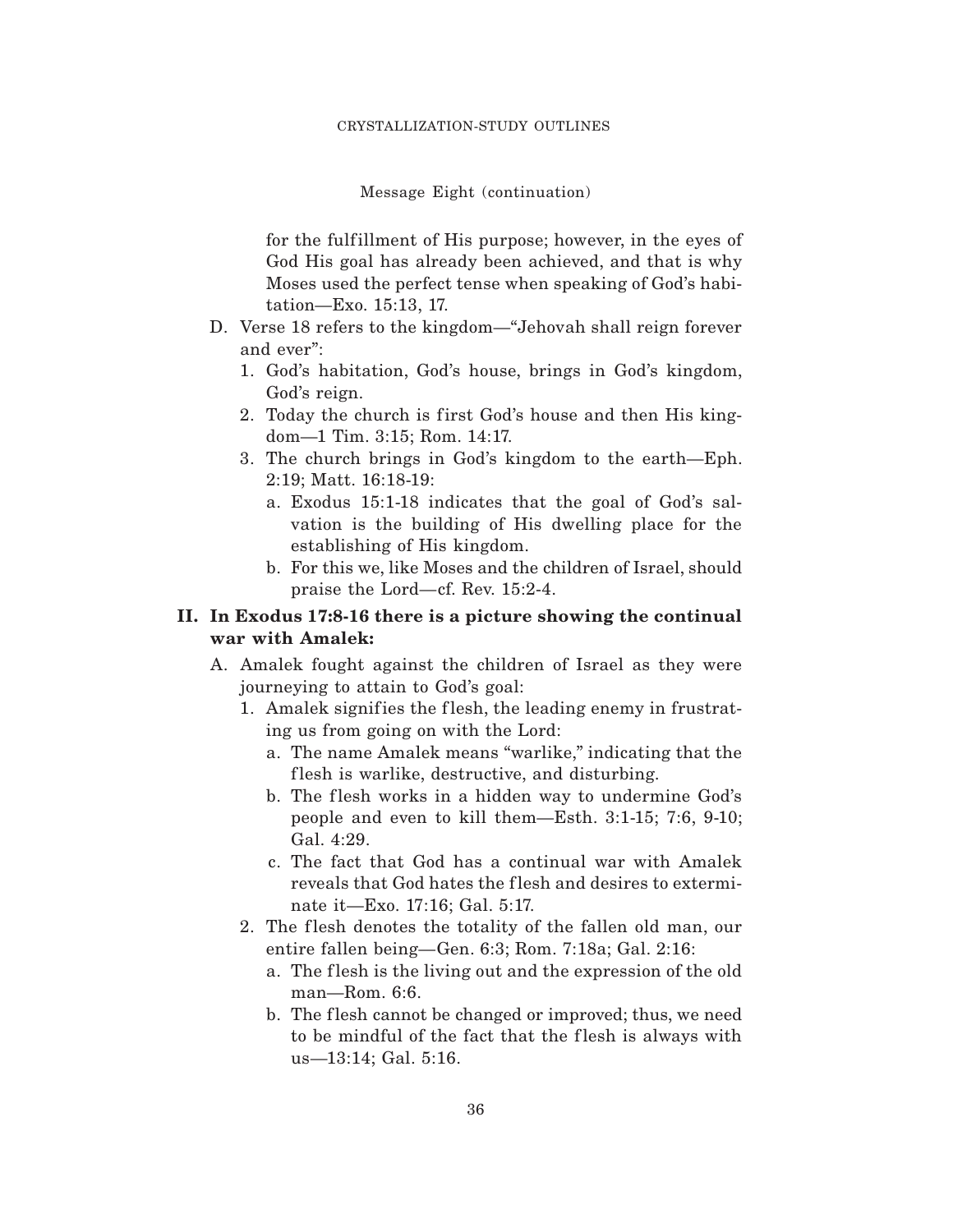#### EXODUS (1)

### Message Eight (continuation)

- 3. The flesh is the camp of God's enemy and the largest base for his work—vv. 19-21:
	- a. The flesh is the first among our enemies, taking the lead over sin, the world, and Satan to fight against us— Rom. 8:3.
	- b. God hates the flesh in the same manner that He hates Satan, and He wants to destroy the flesh in the same manner that He wants to destroy Satan—Exo. 17:16; Deut. 25:17-19; 1 Sam. 15:2-3.
- 4. With Amalek there is a hand against the throne of the Lord—Exo. 17:16; 1 Sam. 15:22-23:
	- a. The flesh is in rebellion against God and against His throne.
	- b. Amalek tried to overthrow God's throne, just as Satan once tried to do.
	- c. Our flesh is an enemy of God's authority and is in rebellion against God's governmental administration.
- 5. Saul lost his kingship because of his failure to deal thoroughly with Amalek—vv. 2-3, 9, 14-15, 22-23:
	- a. Sparing the good flesh and offering it to God is hateful to Him because such a practice involves demons and idols of vanity—vv. 22-23.
	- b. Saul lost his kingship because he did not utterly destroy Amalek, and we also will lose our kingship if we do not utterly destroy our flesh—vv.  $26$ ,  $28$ ; Rev.  $5:10$ ; 1 Pet. 2:9.
- 6. When Amalek is dealt with, the kingdom of God immediately comes in—Exo. 18:1-26:
	- a. The kingdom of God denotes the authority of God by which all things are subject to God—Mark 1:15; John 3:3, 5; Rev. 11:15; 12:10; Dan. 2:44.
	- b. Because the flesh is versus the kingship, the flesh must be thoroughly dealt with before the kingdom of God can come in—1 Cor. 6:9-10; Eph. 5:5.
- 7. If we follow the Lord's word to utterly destroy the flesh, we will have the kingship and will be in God's kingdom— Gal. 5:19-21; 2 Pet. 1:5-11.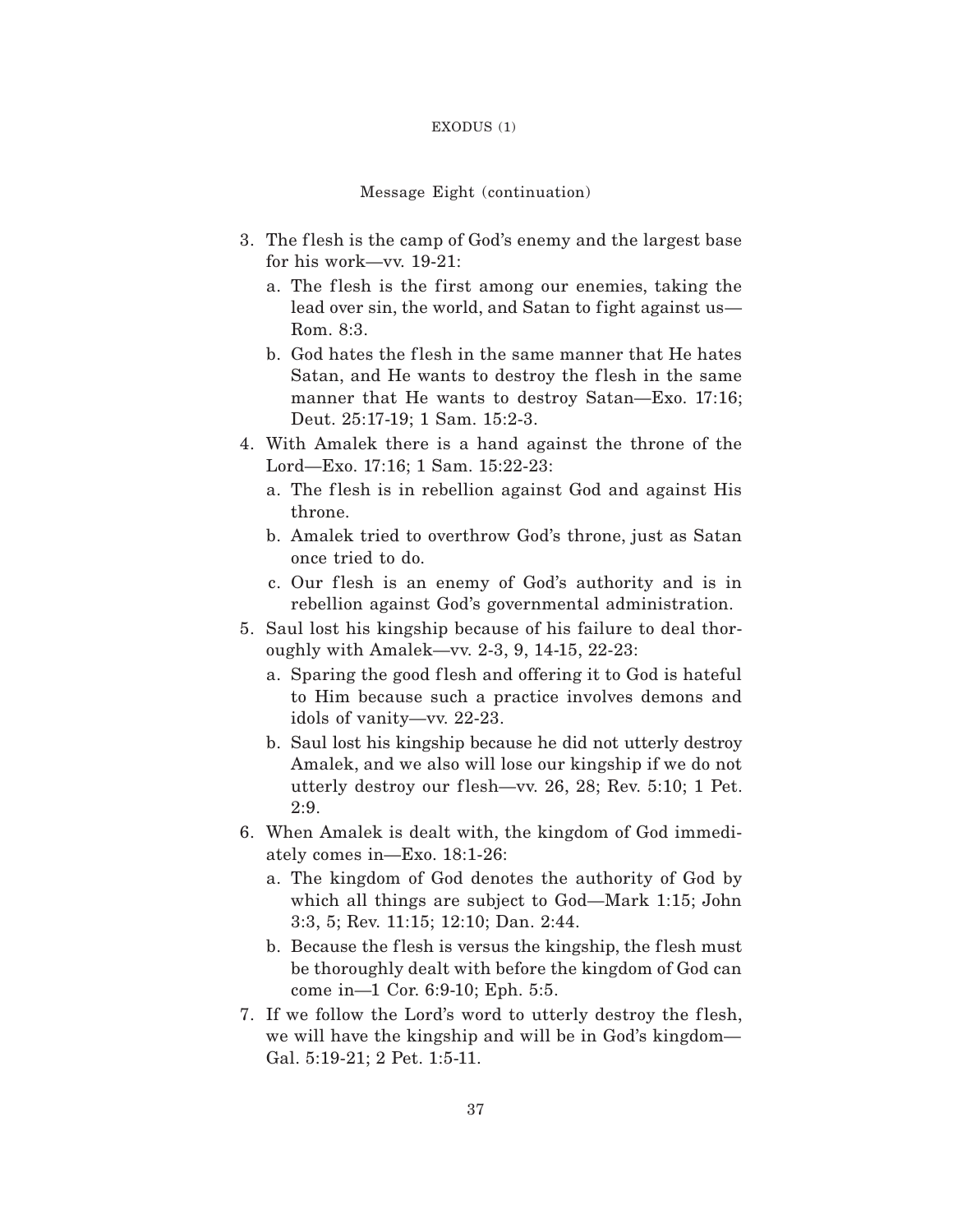Message Eight (continuation)

- B. The picture in Exodus 17:9-13 shows us how to fight against Amalek:
	- 1. We fight against Amalek by the interceding Christ and the fighting Spirit—Rom. 8:34; Heb.  $7:25$ ; Gal.  $5:17$ :
		- a. Moses lifting up his hand on the mountaintop typifies the ascended Christ interceding in the heavens—Exo. 17:9, 11.
		- b. Joshua fighting against Amalek typifies the indwelling Spirit fighting against the flesh—vv. 9, 13.
	- 2. In the battle against Amalek we need to cooperate with the Lord by praying and by putting the flesh to death—Luke 18:1; 1 Thes. 5:17; Rom. 8:13; Gal. 5:24:
		- a. When we pray, we are one with the interceding Christ— Rom. 8:34.
		- b. When we put the flesh to death, we are one with the fighting Spirit—Gal. 5:17.
- C. Eventually, in order for us to live within the veil, in the Holy of Holies, there is the need of a stronger experience of the cross in dealing with the flesh—Heb. 10:19-20:
	- 1. Although the sanctuary of God is in the heavens, it is divided into two sections—the outer Holy Place and the inner Holy of Holies—by the veil, which signifies our flesh.
	- 2. In God's economy the sanctuary of God has a negative thing—our flesh:
		- a. In relation to Christ, the veil in the sanctuary of God was split at the time of Christ's crucifixion—Matt. 27:51.
		- b. In relation to the believers, the veil remains so that God may use it to perfect His seeking ones and so that they may be one with God by dwelling in Him as the Holy of Holies—2 Cor. 12:7; Rev. 21:22.
		- c. No matter how mature and spiritual we may become, as long as our body has not yet been transfigured, we still have the flesh, which is the veil:
			- 1) In our experience the veil, the flesh, must be riven, and then we need to pass the riven veil to live in the Holy of Holies—Heb. 10:19-20.